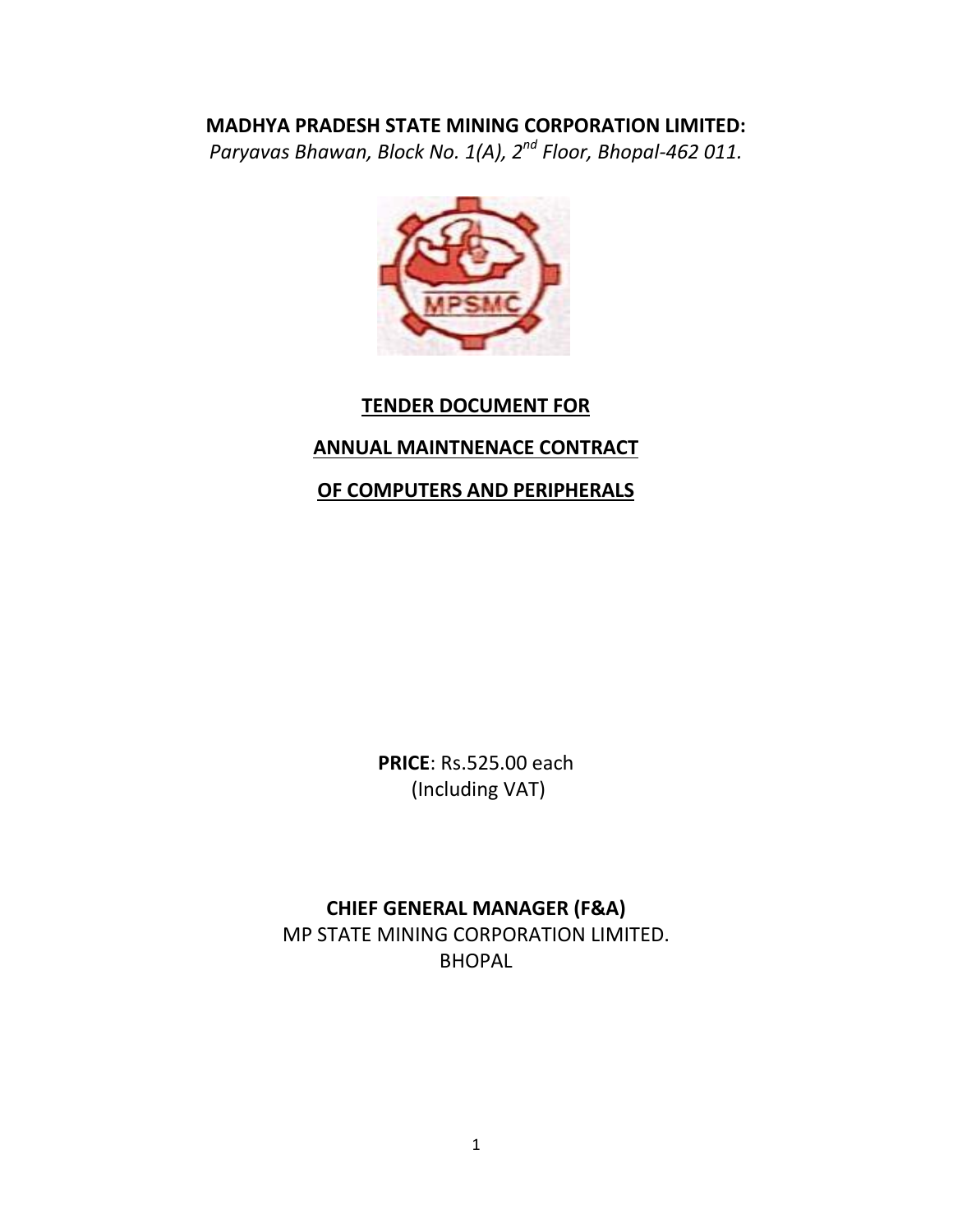

### REGISTRATION DOCUMENT

Contract documents consisting of Tender notice, contract form, contract conditions, specifications and technical particulars etc.

For ANNUAL MAINTENANCE CONTRACT OF COMPUTERS & PERIPHERALS

| Received | RS. |  |  |  |  |  |
|----------|-----|--|--|--|--|--|
|          |     |  |  |  |  |  |
|          |     |  |  |  |  |  |
|          |     |  |  |  |  |  |

**CHIEF GENERAL MANAGER (F&A)** MP STATE MINING CORPN.LTD. **BHOPAL**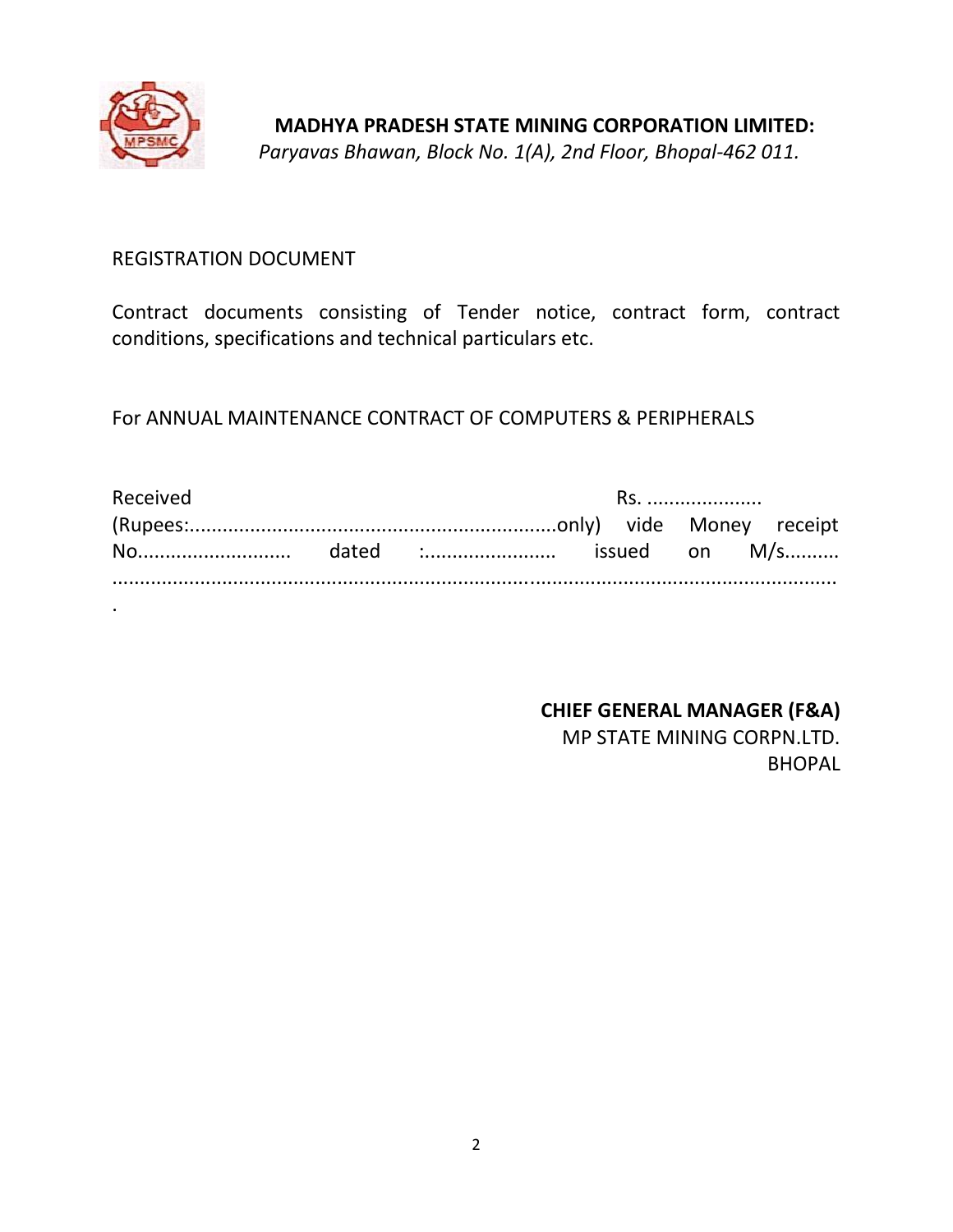### DATF :

### **N.I.T. FOR AMC OF COMPUTERS & PERIPHERALS**

Sealed tenders are invited from Experienced Firms/ individuals in the prescribed forms for undertaking Annual Maintenance Contract (AMC) of computers and peripherals for a period of three years on yearly renewable basis as per terms and conditions. Last date of submission of sealed Tender Document along with EMD of Rs. 20,000/- shall be submitted upto 18.11.2016 till 3:00 pm. For other details please log on to www.mpsmcl.mp.gov.in

**CHIEF GENERAL MANAGER (F&A)**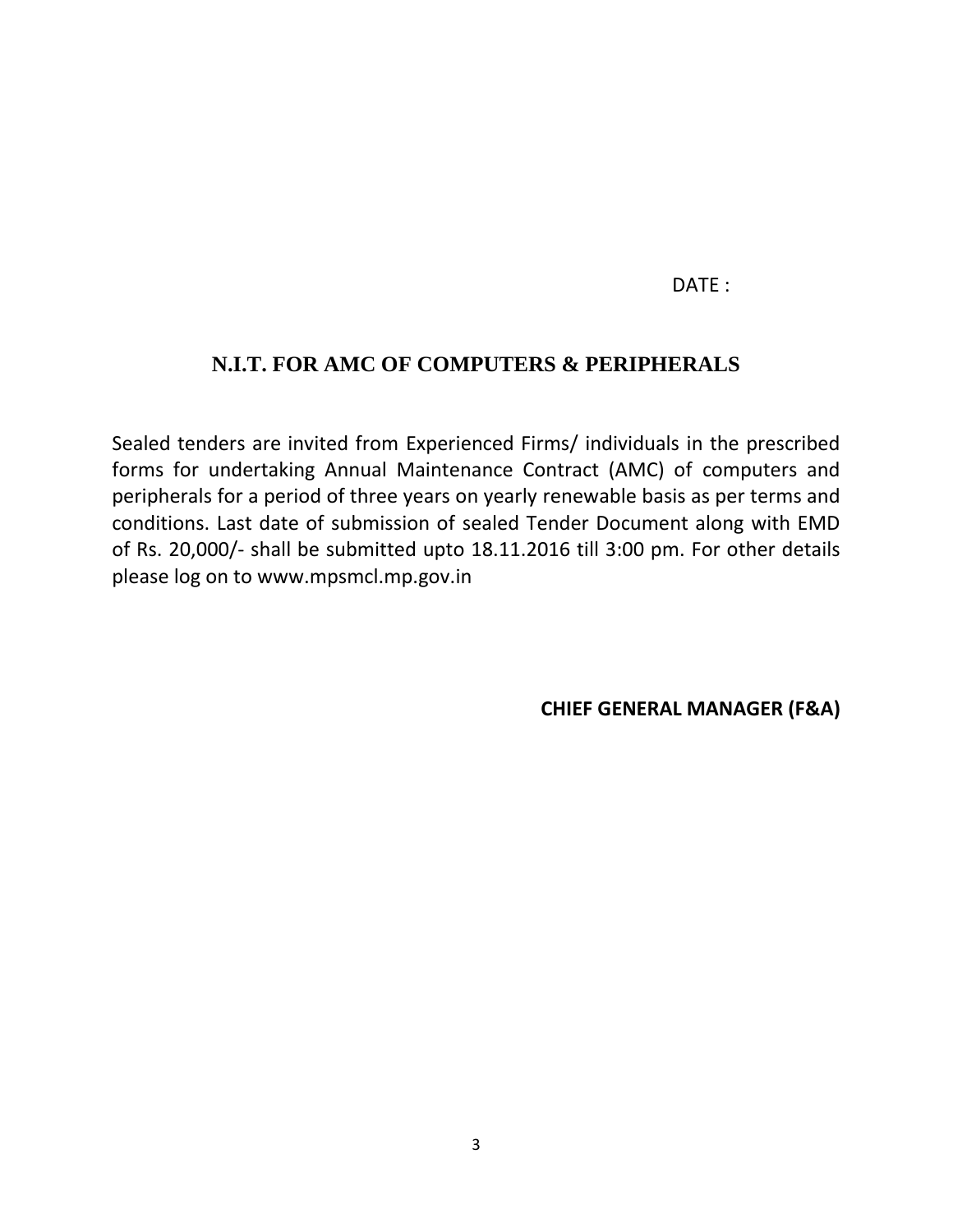

*Paryavas Bhawan, Block No. 1(A), 2nd Floor, Bhopal-462 011.*

ANNUAL MAINTENANCE CONTRACT OF COMPUTERS & PERIPHERALS

We, ...................................................................................………………………….. (name of company) wish to enter into an annual maintenance contract (AMC) for the computers and peripherals belonging to The M.P. State Mining Corporation Limited, Bhopal installed at Head Office and elsewhere in Bhopal as per list mentioned in the Contract document.

We undertake to abide the terms and conditions and thereby maintain the computers and peripherals offered by the Corporation for the AMC for the required period under the conditions hereto mentioned on the rates to be finalized and specified in the agreement, at places to be specified by the MP State Mining Corporation Limited within the specified contract period.

Should this contract be accepted, we hereby agree to abide by and fulfill all the terms of this contract and all of the conditions of contract annexed hereto or in default thereof to forfeit by the Corporation, or his successors, the penalties or sum of money mentioned in the said conditions.

We undertake that our firm has neither been Blacklisted/Debarred by any Government / Government Undertaking /Bank nor penalized on the same ground. We also undertake that no legal proceeding is pending in any Courts on the same grounds.

The sum of Rs. 20,000/- (Rupees Five thousand only) in the form of demand draft No………………………dated……………………of……………………………………….. (bank) is enclosed as Earnest money which shall be retained by the Corporation, on account of the security deposit which is specified in this document.

Signature of the Offerer Dated:…………………………

Witness: Address: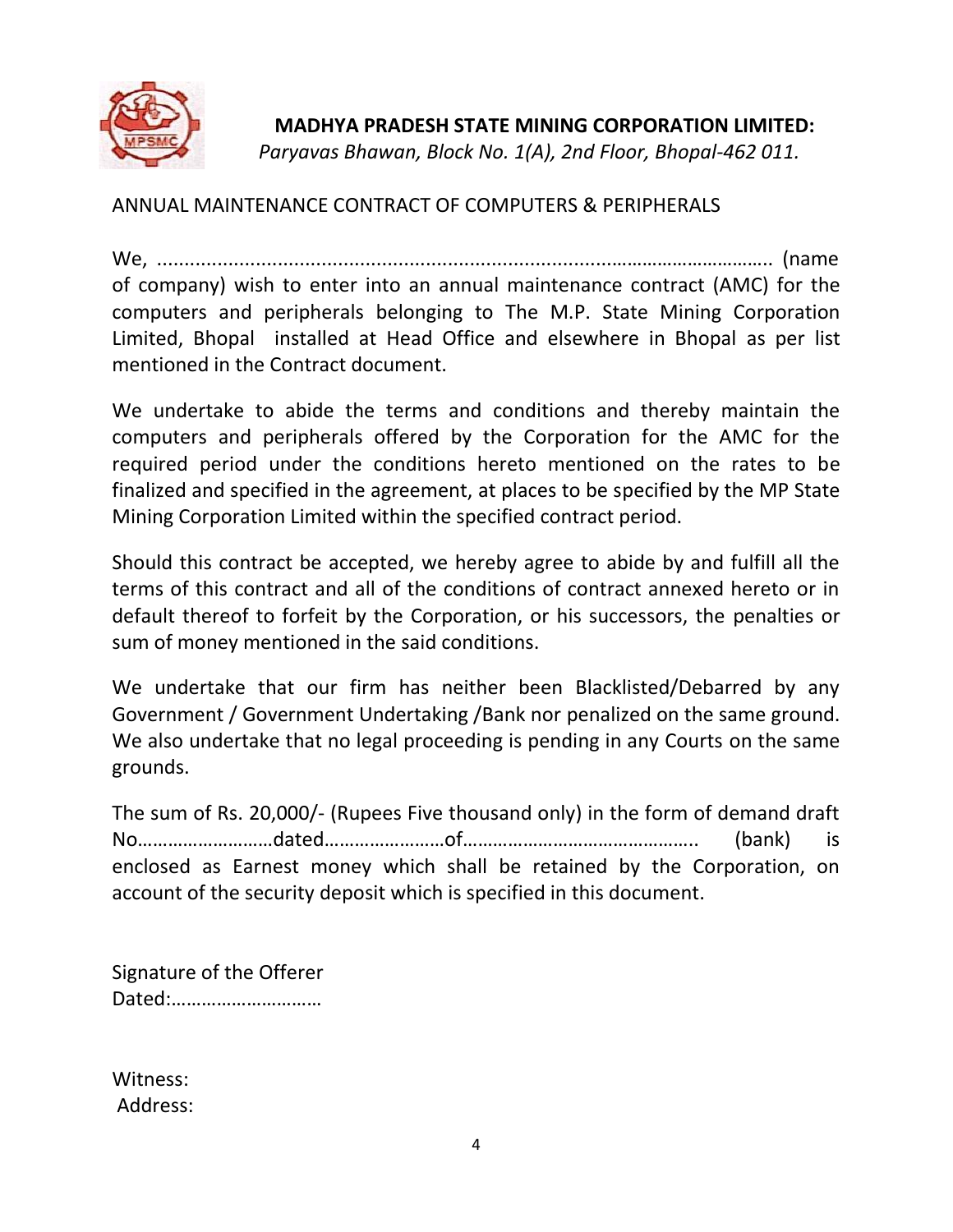

*Paryavas Bhawan, Block No. 1(A), 2nd Floor, Bhopal-462 011.*

### **TERMS & CONDITIONS:**

Date of issue of N.I.T. 29.10.2016 Date of opening of tender 4:00 PM on 18.11.2016

Date of receipt of tender upto 3:00 PM on 18.11.2016

- 1. Sealed offers are invited on behalf of the M.P. State Mining Corporation Limited for the **Annual Maintenance Contract of Computers and peripherals** in the prescribed format (ANNEXURE-I) from reputed firms upto 3:00 pm on 18.11.2016 and will be opened on the same day at 4:00 PM in the presence of the offerer who choose to be present.
- 2. Eligibility Criteria:- Firms or persons having experience in maintenance of at least 20 computers for one year shall be eligible for participation in tender. Copies of Work orders to substantiate the same shall be enclosed with the offer. Firms/ Individuals having insufficient experience shall not be eligible for award of the contract.
- 2. AMC will include -
- a) Comprehensive Maintenance of the Computers and Printers as mentioned at Annexure - I.
- b) The Contractor shall require maintaining and ensuring 95% uptime of working of all computers and peripherals. The AMC includes complete hardware, keyboard, mouse, software installed, virus protection, detection and cleaning, but excludes print head, printer cartridge. The Contractor will assure that replaced parts of the Computers/Printer will be as same as original Configuration and Company, specially Motherboards and TFT Monitors. The AMC also includes cleaning of dust and dirt from the interior and exterior of the machines.
- c) Preventive Maintenance The Contractor shall be visiting the office in working day to make computers and printers DUST FREE with suitable blower every quarter (especially during June to August every month).
- 3. The tender documents can be downloaded from Corporation's website : www.mpsmcl.mp.gov.in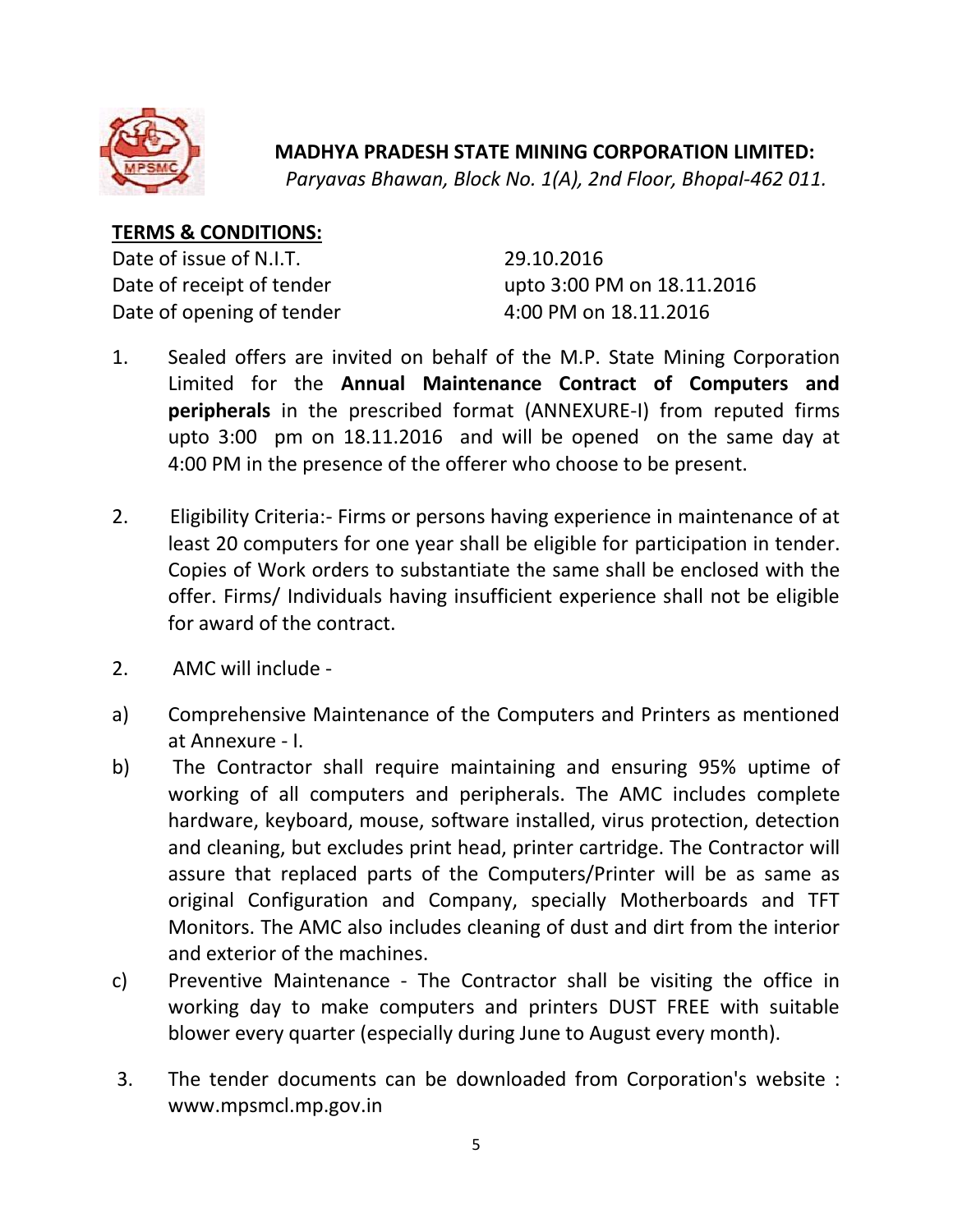

**MADHYA PRADESH STATE MINING CORPORATION LIMITED:** *Paryavas Bhawan, Block No. 1(A), 2nd Floor, Bhopal-462 011.*

- 4. It is obligatory for the offerer to purchase the Tender Documents and specifications otherwise offers from them will not be opened. For downloaded form, documents fee Rs. 500/- can be paid through separate Demand Draft of any Nationalized Bank. It is also obligatory for the offerer to deposit EMD of Rs.20,000/- by Demand Draft of any Nationalized Bank in favour of "M.P. STATE MINING CORPORATION LTD." payable at BHOPAL along with the offer.
- 5. No offer without the EMD of Rs.20,000/- will be entertained.
- 6. Offers received after the due date and time, as stated above, will not be considered. When special messenger delivers the offers, they should be deposited in the tender box kept in the office of the Deputy General Manager (Technical) on working days, during working hours. Nobody is authorized to receive or grant receipt for the offer delivered through special messenger.
- 7. The M.P. State Mining Corporation Limited will not be responsible for delay on any account in receipt of offer documents. If the offers are received after the specific date and time, even if the delay in receipt was caused in postal transit or any other reason, whatsoever, the same shall not be considered and the offer shall be returned unopened. Telegraphic offers will not be entertained.
- 8. The selected offerer will be called as Contractor.
- 9. The EMD of selected Contractor shall be converted into Performance Security.
- 10. The performance security will only be discharged / refunded after successful completion of the contract.
- 11. Agreement will be executed on non-judicial stamp of Rs. 500/- between The Corporation and the Contractor as per DRAFT given at Annexure III.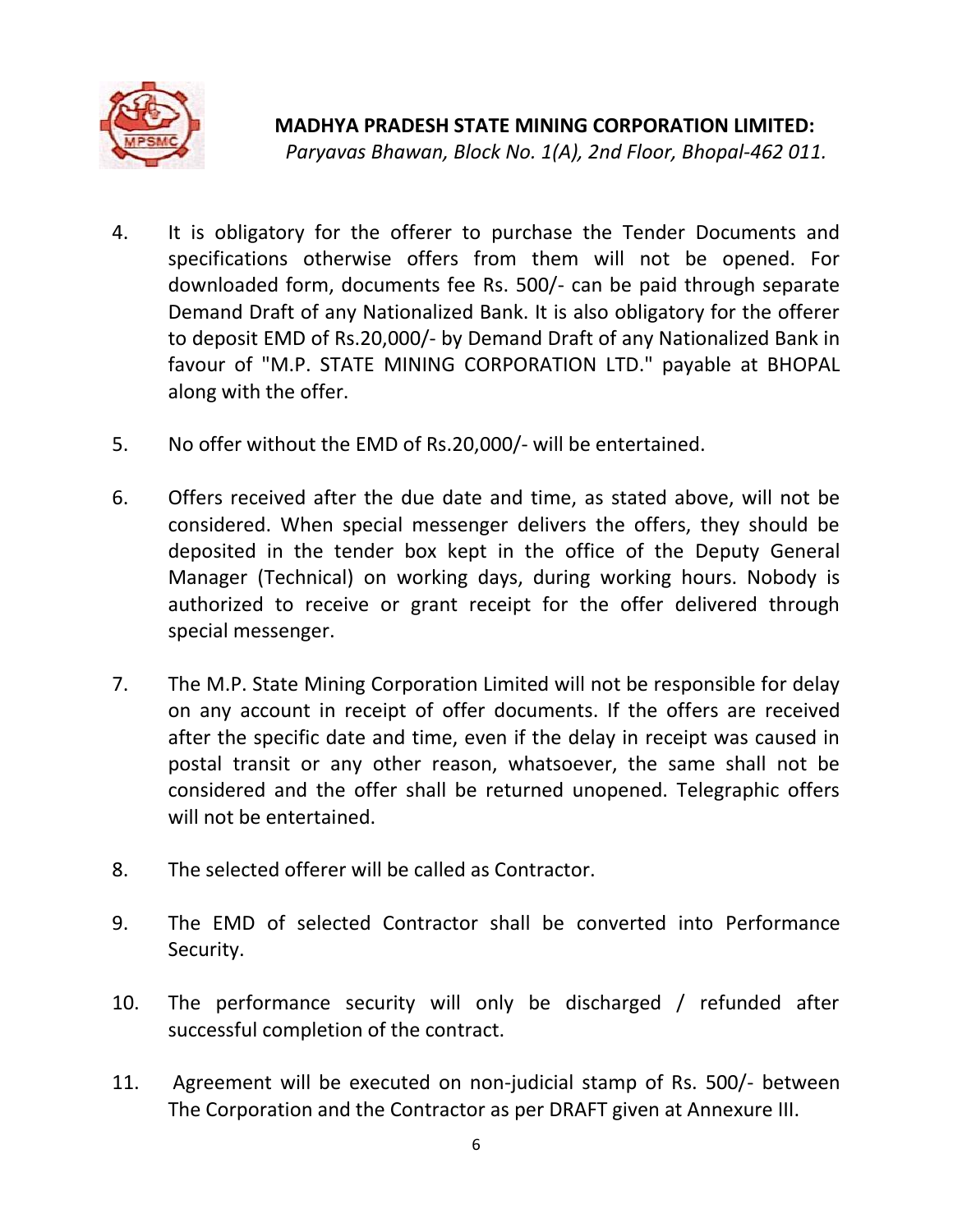

- 12. Though the AMC is invited for three years, but the same will be on yearly renewable basis and the continuance of the contract after every year will depend upon the performance of the Contractor. It will be the full discretion of the Corporation either to renew or cancel the contract at any time.
- 13. The payment of the annual contract for the AMC will be paid on quarterly basis. This payment will be made only after expiry of each quarter. The Contractor will have to furnish bills along with service call reports duly signed by the user and a certificate stating that there is no complaint pending for rectification.
- 14. The Contractor will ensure at least one visit of their qualified service engineer every working day on pre-decided time. No telephone call will be made from Corporation for routine visit, though the contractor will provide complete details i.e. Name of Engineers, Mobile Nos., Land Line nos. of company and address etc.
- 15. The Contractor has to attend the complaint and rectify the same within three working days failing which the Corporation may impose Rs. 500/- per complaint per machine, and the same will be deducted from the bill as penalty. However, if the Contractor provides stand-by arrangement of same configuration within 3 days, the Corporation shall not charge any penalty if the defective machine is rectified and installed within 5 days from the date of lodging of complaint. The Contractor will insure that the replaced part of the Machine will be same as original configuration, make and model.
- 16. The Corporation may impose penalty @ Rs.1000/- per machine/complaint if the complaint is not attended and/or rectified within the period of 5 days from the date of lodging of complaint. If the complaint is pending for rectification more than 5 days, Corporation may get the machines repaired from any other sources at the cost of the Contractor. Corporation may also cancel the contract and forfeit the EMD in case of not attending complaints in given time.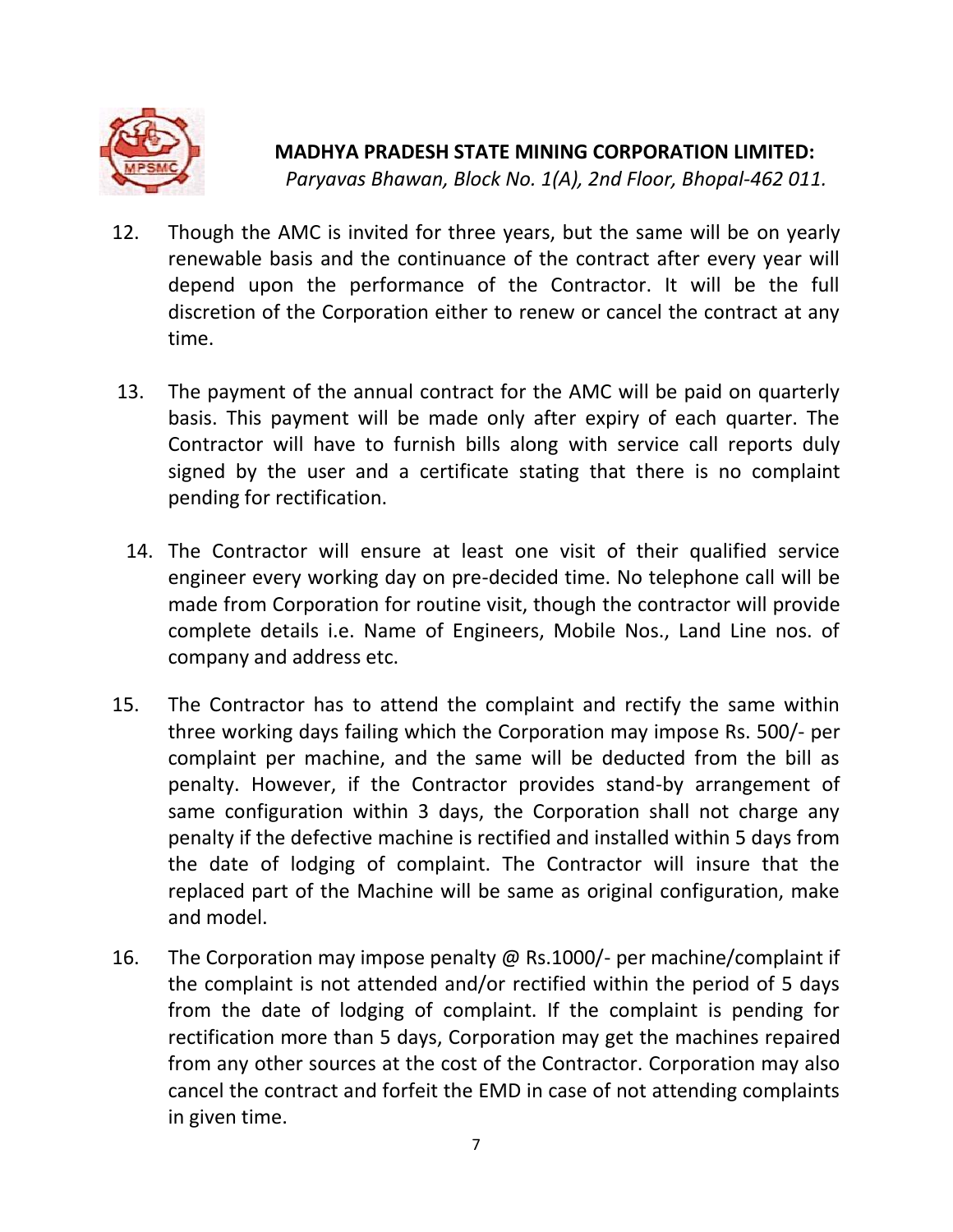

*Paryavas Bhawan, Block No. 1(A), 2nd Floor, Bhopal-462 011.*

- 17. The Contractor will keep a register with them to make entries of the complaints lodged and will be shown to the Corporation, if required. Complains conveyed by Corporation's representative telephonically or through e-mail shall have to be entertained by the contractor.
- 18. The Corporation may cancel the AMC anytime and forfeit the Performance Security if the performance of the contractor is found unsatisfactory. The decision of Managing Director of M. P. State Mining Corporation shall be final and binding on the Contractor.
- 19. All the decisions of Managing Director of the Corporation will be binding to both the parties and all disputes will be under the jurisdiction of Bhopal Court only.

**CHIEF GENERAL MANAGER (F&A)**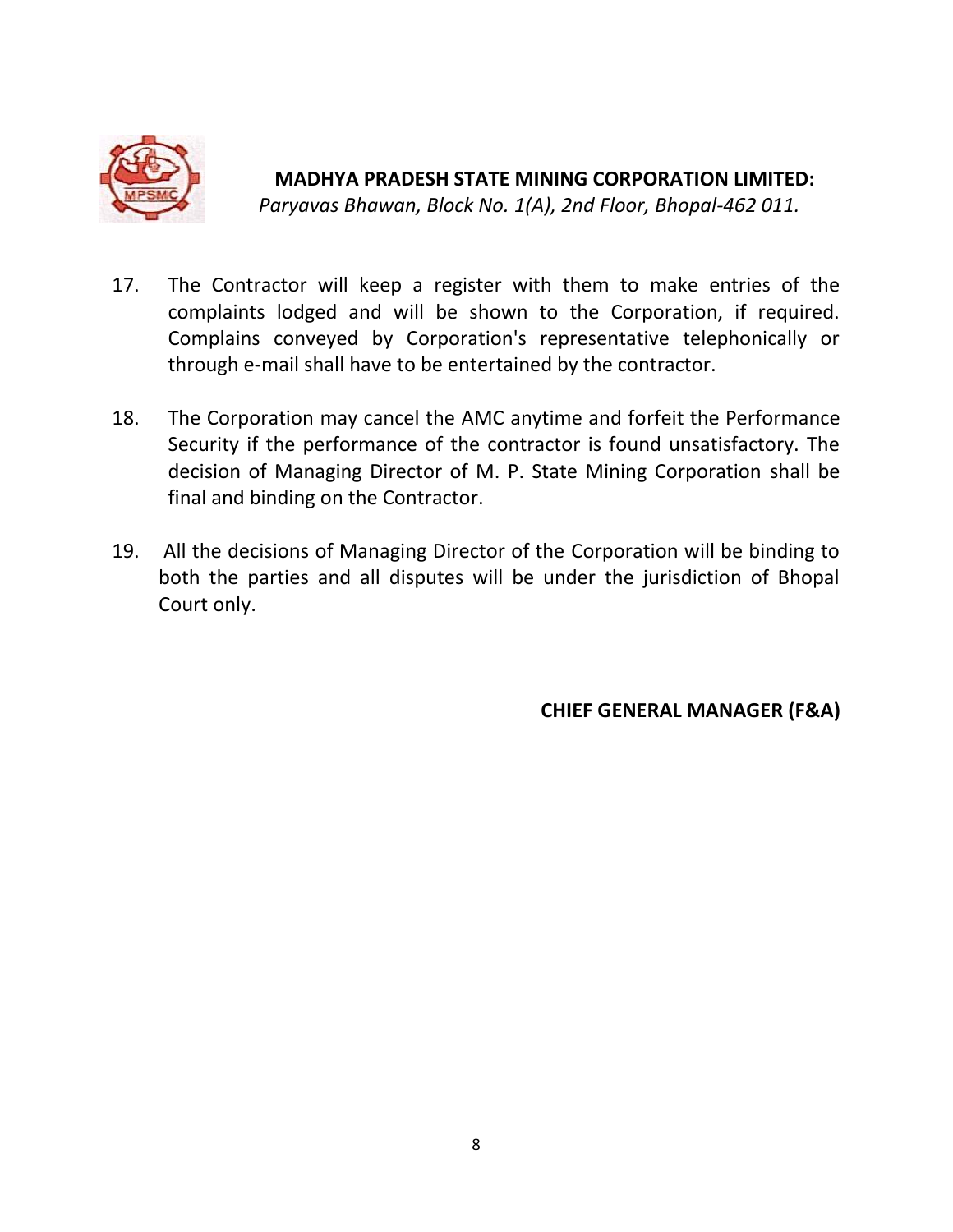

*Paryavas Bhawan, Block No. 1(A), 2nd Floor, Bhopal-462 011.*

### **ANNEXURE-I**

### FORMAT FOR SUBMISSION OF AMC VALUE

### COMPUTERS -

- Note:- 1. Rates quoted shall be exclusive of Service Tax. Service tax, at prevailing rates shall be payable over and above the sanctioned rates.
	- 2. Rates shall be quoted on annual basis.

| No.            | MAKE/MODEL and Configuration                 | <b>RATE</b> | <b>AMOUNT</b> |
|----------------|----------------------------------------------|-------------|---------------|
| $\mathbf{1}$   | LG Intel (R) Core (TM) i5-3470 CPU @ 3.20GHz |             |               |
|                | 3.20GHzRAM- 4.00 GB, System Type- 64 bit     |             |               |
|                | Operating System, Hard Disk-500GB            |             |               |
| $2^{\circ}$    | Lenovo Intel (R) Core (TM) i5-3470 CPU@      |             |               |
|                | 3.20GHz 3.20GHz RAM- 2.00 GB, System Type-   |             |               |
|                | 32 bit Operating System, Hard Disk-500GB     |             |               |
| $\overline{3}$ | Lenovo Intel (R) Core (TM) i5-3330S CPU $@$  |             |               |
|                | 2.70GHz 2.70GHzRAM- 4.00 GB, System Type-    |             |               |
|                | 32 bit Operating System, Hard Disk- 500 GB   |             |               |
| $\overline{4}$ | ACER Intel(R) Core(TM)2 Duo CPU E7400 @      |             |               |
|                | 2.80GHz 2.79GHzRAM-3.00GB, System Type-32    |             |               |
|                | bit Operating System, Hard Disk- 160GB       |             |               |
| 5 <sup>1</sup> | Lenovo Intel(R) Core(TM) i5-4570 CPU @ 3.20  |             |               |
|                | GHz 3.20 GHz RAM-4.00 GB, System Type- 32    |             |               |
|                | bit Operating System, Hard Disk-500 GB       |             |               |
| 6              | HCL Intel(R) Core(TM) 2 Duo E7300 @ 2.66GHz  |             |               |
|                | 2.67GHz RAM-3.00GB, System Type-32 bit       |             |               |
|                | Operating System, Hard Disk-160 GB.          |             |               |
| $\overline{7}$ | AOC Intel(R) Core (TM)2 Duo E7300 @ 2.66GHz  |             |               |
|                | 2.67GHz RAM-3.00 GB, System Type-32 bit      |             |               |
|                | Operating System, Hard Disk-160GB            |             |               |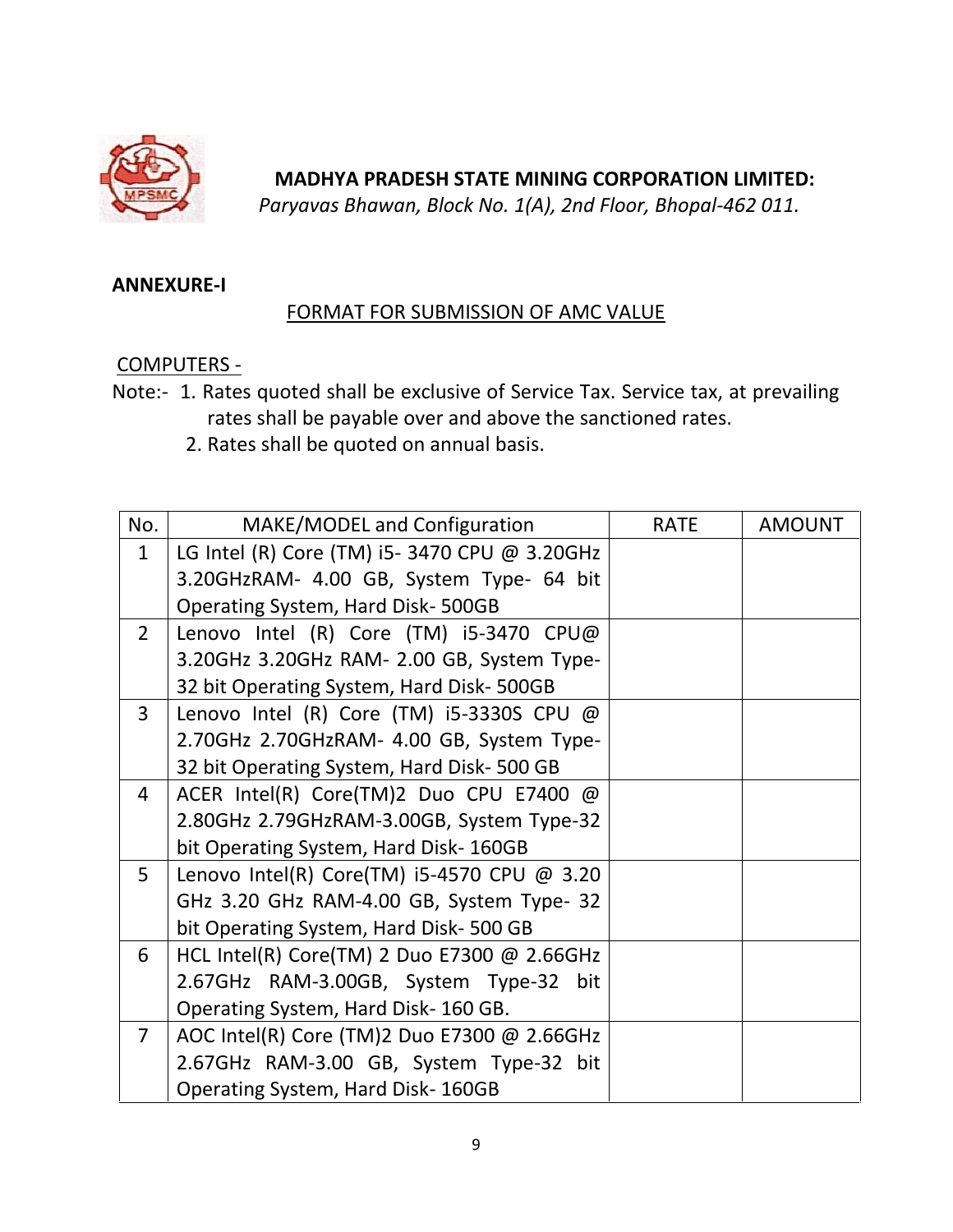| 8  | HCL Intel (R) Core (TM)2 Duo CPU E7500 @      |  |
|----|-----------------------------------------------|--|
|    | 2.66GHz 2.67GHz RAM-0.99GB, System Type-      |  |
|    | Microsoft windows XP Professional version     |  |
|    | 2002, service Pack 2, Hard Disk 232.88 GB     |  |
| 9  | i5 Acer desktop computers 2 GB, 500 GB kb/m   |  |
| 10 | Lenovo, Intel(R) Core(TM) i5-4570 CPU @ 3.20  |  |
|    | GHz 3.20 GHz RAM-4.00 GB, System Type- 32     |  |
|    | bit Operating System, Hard Disk-500 GB.       |  |
| 11 | HCL, Intel(R) Core(TM)2 Duo CPU E7400 @       |  |
|    | 2.80GHz 2.79GHz RAM-2.00GB, System Type-32    |  |
|    | bit Operating System, Hard Disk-160GB         |  |
| 12 | HP Intel(R) Pentium(R) 4 CPU 3.06GHz 3.06GHz  |  |
|    | 1.00 GB, System Type- Microsoft<br>RAM-       |  |
|    | windows XP Professional version 2002, service |  |
|    | Pack 2, Hard Disk-80 GB                       |  |
| 13 | AOC, Intel(R) Core(TM)2 Duo CPU E7500 @       |  |
|    | 2.93GHz 2.93GHz RAM-2.00GB, System Type-32    |  |
|    | bit Operating System, Hard Disk-500 GB        |  |
| 14 | Lenovo Intel (R) Core (TM) i5-4590 CPU @ 3.30 |  |
|    | GHz 3.30 GHz RAM- 4.00 GB, System Type- 32    |  |
|    | bit Operating System, Hard Disk- 500 GB.      |  |
| 15 | Lenovo Intel (R) Core (TM) i5-3470 CPU @      |  |
|    | 3.20GHz 3.20GHz RAM- 2.00GB, System- 32 bit   |  |
|    | Operating System, Hard Disk-500 GB            |  |
| 16 | AOC Intel (R) Core (TM)2 Duo CPU E7500 @      |  |
|    | 2.93GHz 2.93GHz RAM-0.99GB, System Type-      |  |
|    | Microsoft windows XP Professional version     |  |
|    | 2002, service Pack 2, Hard Disk 232.88 GB     |  |
| 17 | Lenovo Intel (R) Core (TM) i5-4590 CPU @ 3.30 |  |
|    | GHz 3.30 GHz RAM- 4.00 GB, System Type- 32    |  |
|    | bit Operating System, Hard Disk- 500 GB.      |  |
| 18 | Lenovo Intel (R) Core (TM) $i5-3470$ CPU @    |  |
|    | 3.20GHz 3.20GHz RAM- 2.00GB, System- 32 bit   |  |
|    | Operating System, Hard Disk-500 GB            |  |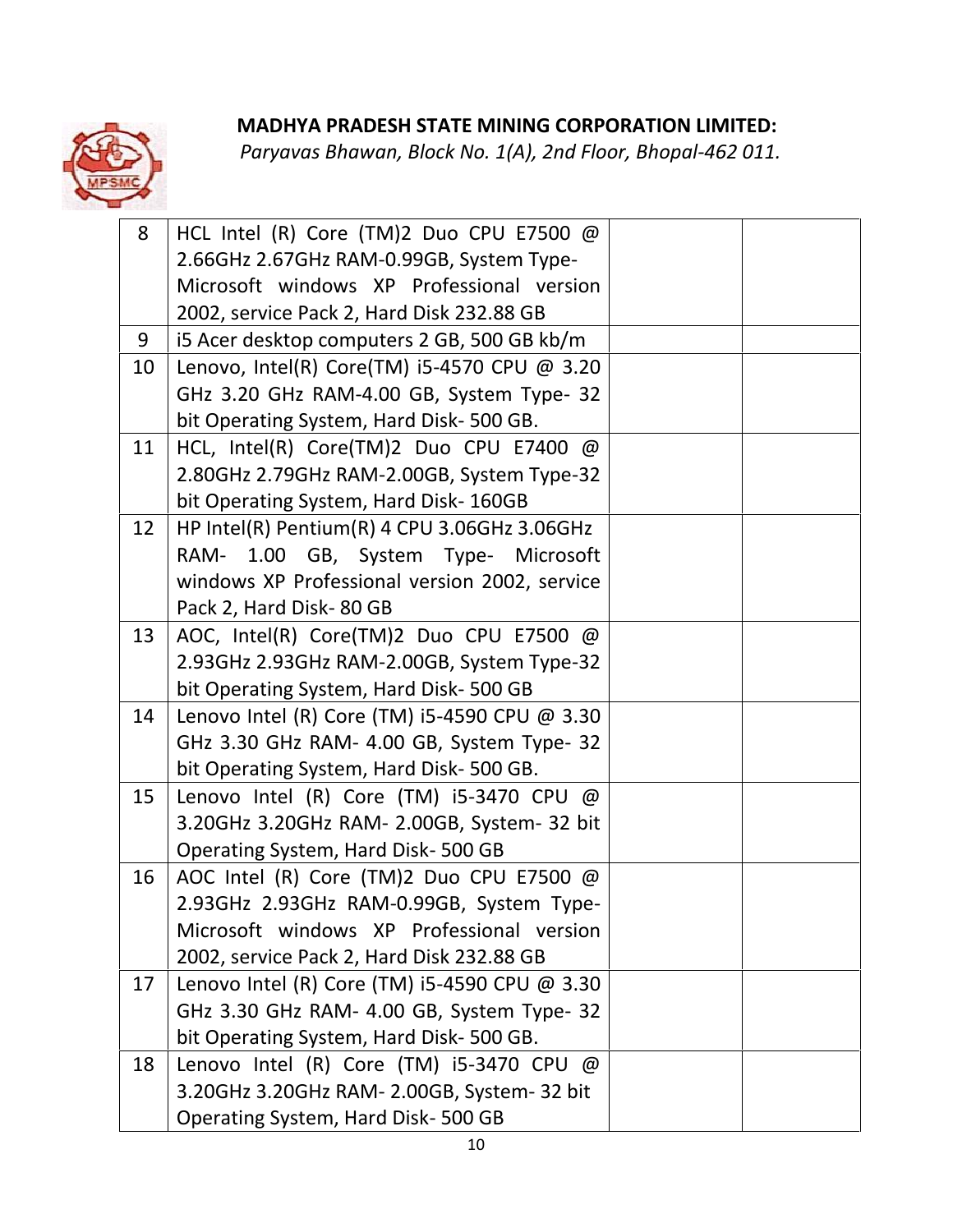

| 19 | Lenovo Intel (R) Core (TM) i5-3470 CPU $@$<br>3.20GHz 3.20GHz RAM- 2.00GB, System Type - |  |
|----|------------------------------------------------------------------------------------------|--|
|    | 32 bit Operating System, Hard Disk-500 GB                                                |  |
| 20 | Lenovo Intel (R) Core (TM) i5-3470 CPU $@$                                               |  |
|    | 3.20GHz 3.20GHz RAM-2.00 GB, System Type -                                               |  |
|    | 32 bit Operating System, Hard Disk-500 GB                                                |  |
| 21 | HCL Intel(R) Core(TM)2 Duo CPU E7300 @                                                   |  |
|    | 2.66GHz 2.67GHz RAM- 2.00 GB, System Type-                                               |  |
|    | Microsoft windows XP Professional version                                                |  |
|    | 2002, service Pack 2, Hard Disk 160 GB                                                   |  |
| 22 | Lenovo Intel (R) Core (TM) i5-4590 CPU @ 3.30                                            |  |
|    | GHz 3.30 GHz                                                                             |  |
|    | RAM- 4.00 GB, System Type- 32 bit Operating                                              |  |
|    | System, Hard Disk- 500 GB.                                                               |  |
| 23 | Lenovo Intel (R) Core (TM) i5-3470 CPU $@$                                               |  |
|    | 3.20GHz 3.20GHz                                                                          |  |
|    | RAM- 2.00GB, System Type - 32 bit Operating                                              |  |
| 24 | System, Hard Disk- 500 GB<br>AOC Intel (R) Core (TM)2 Duo E7500 @ 2.93GHz                |  |
|    | 2.94GHz                                                                                  |  |
|    | RAM- 2.00GB, System Type -32bit Operating                                                |  |
|    | System, Hard Disk-232.88 GB                                                              |  |
| 25 | AOC Intel (R) Core(TM)2 Duo E7500 @ 2.93GHz                                              |  |
|    | 2.94GHz                                                                                  |  |
|    | RAM- 3.00GB, System Type - 32 bit Operating                                              |  |
|    | System, Hard Disk -300 GB                                                                |  |
| 26 | HP Intel(R) Pentium(R) 4 CPU 2.80GHz 2.79GHz                                             |  |
|    | 1.00 GB, System Type- Microsoft<br>RAM-                                                  |  |
|    | windows XP Professional version 2002, service                                            |  |
|    | Pack 2, Hard Disk-80 GB                                                                  |  |
| 27 | Lenovo Intel (R) Pentium(R) 4 CPU 3.40GHz                                                |  |
|    | 3.40GHz                                                                                  |  |
|    | RAM-2.00 GB, System Type - 32 bit Operating                                              |  |
|    | System, Hard Disk- 74.53 GB.                                                             |  |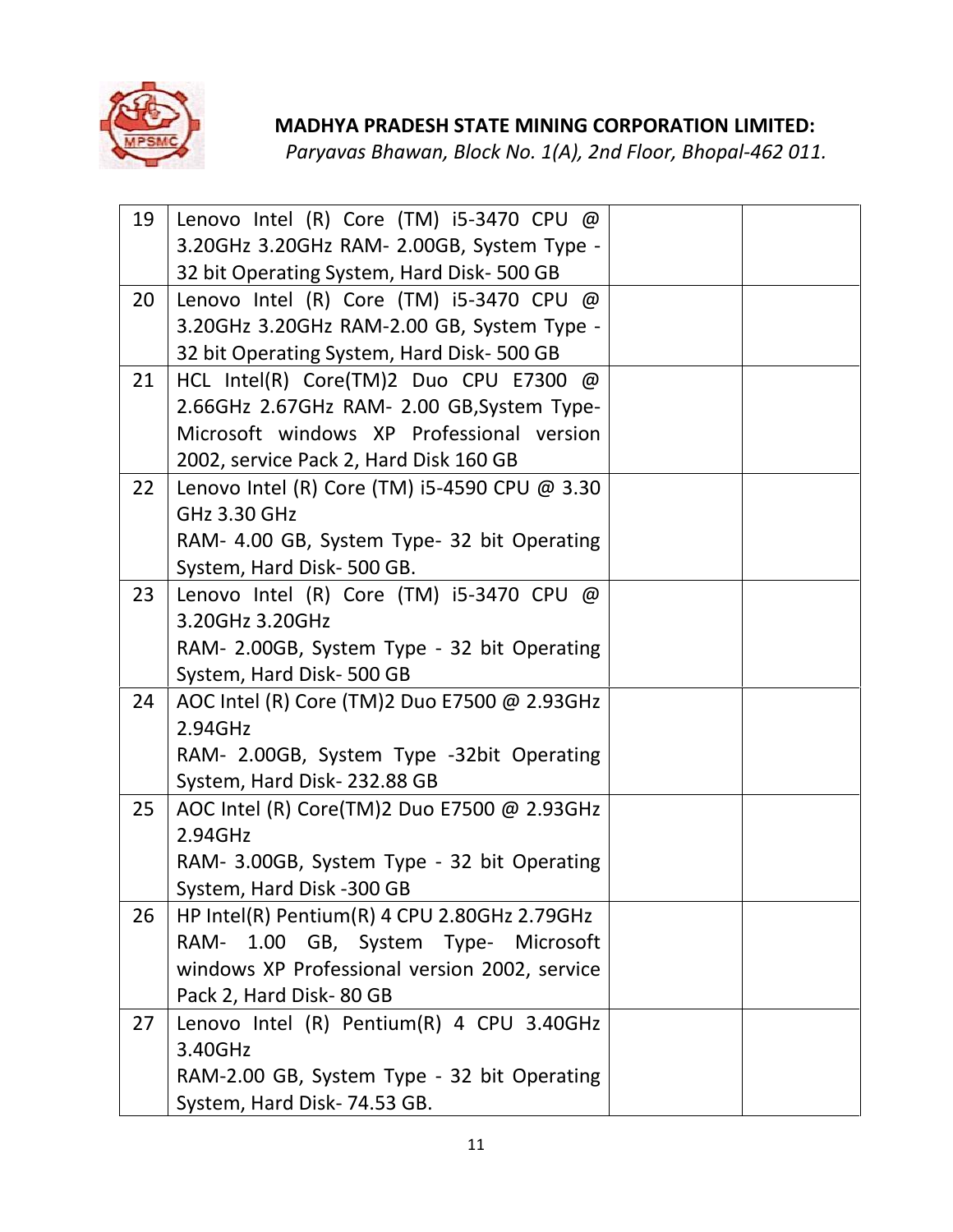

| 28 | Lenovo Intel (R) Core (TM) i5-4590 CPU $@$ 3.30            |  |
|----|------------------------------------------------------------|--|
|    | GHz 3.30 GHz                                               |  |
|    | RAM- 4.00 GB, System Type- 32 bit Operating                |  |
|    | System, Hard Disk-500 GB.                                  |  |
| 29 | HCL Intel (R) Core (TM) 2 Duo CPU E7300 $@$                |  |
|    | 2.66GHz 2.67GHz                                            |  |
|    | RAM- 2.00 GB, System Type- 32 bit Operating                |  |
|    | System, Hard Disk-160 GB                                   |  |
| 30 | HCL Intel (R) Core (TM) 2 Duo CPU E7400 @                  |  |
|    | 2.80GHz 2.79GHz                                            |  |
|    | RAM- 2.00 GB, System Type- 32 bit Operating                |  |
|    | System, Hard Disk-160 GB                                   |  |
| 31 | HCL Intel (R) Core (TM) 2 Duo CPU E7400 @                  |  |
|    | 2.80GHz 2.79GHz                                            |  |
|    | RAM- 2.00 GB, System Type- 32 bit Operating                |  |
|    | System, Hard Disk-160 GB                                   |  |
| 32 | Lenovo Intel (R) Core (TM) i5-4590 CPU @ 3.30              |  |
|    | GHz 3.30 GHz                                               |  |
|    | RAM- 4.00 GB, System Type- 32 bit Operating                |  |
|    | System, Hard Disk- 500 GB.                                 |  |
| 33 | Lenovo Intel (R) Core (TM) i5-3470 CPU $@$                 |  |
|    | 3.20GHz 3.20GHz                                            |  |
|    | RAM- 2.00 GB, System Type-32 bit Operating                 |  |
|    | System, Hard Disk-500 GB                                   |  |
| 34 | HCL Intel (R) Core(TM)2 Duo CPU E7300 @<br>2.66GHz 2.67GHz |  |
|    | RAM-2.00 GB, System Type- Microsoft                        |  |
|    | windows XP Professional version 2002, service              |  |
|    | Pack 2, Hard Disk- 160 GB                                  |  |
| 35 | HCL Intel (R) Core(TM)2 Duo CPU E7300 @                    |  |
|    | 2.66GHz 2.67GHz                                            |  |
|    | RAM-2.99 GB, System Type- Microsoft                        |  |
|    | windows XP Professional version 2002, service              |  |
|    | Pack 2, Hard Disk-160 GB                                   |  |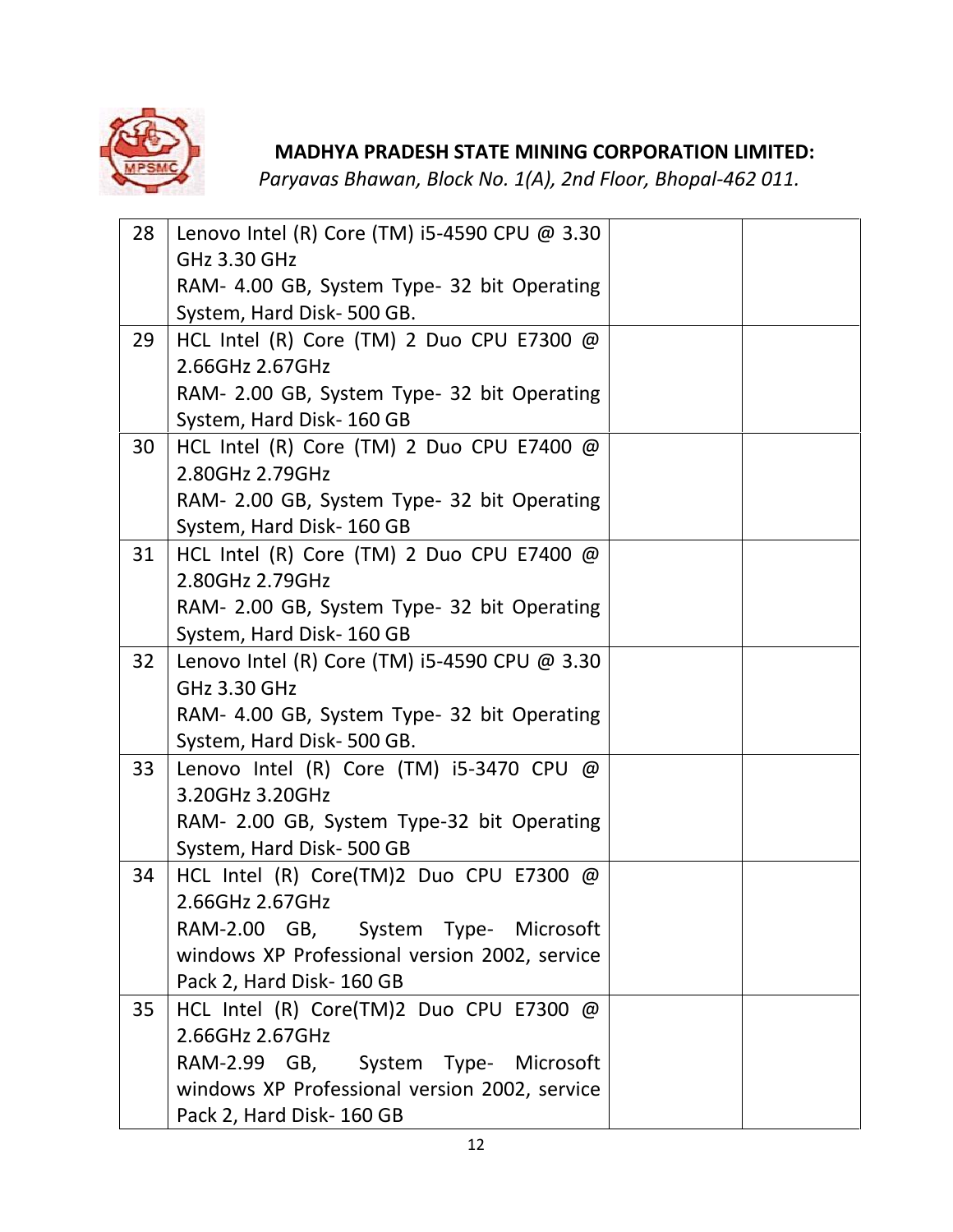

*Paryavas Bhawan, Block No. 1(A), 2nd Floor, Bhopal-462 011.*

| 36   HCL Intel (R) Core (TM) 2 Duo CPU E7500 @ |  |
|------------------------------------------------|--|
| 2.93GHz 2.93GHz                                |  |
| RAM- 1.00GB, System Type- Microsoft            |  |
| windows XP Professionl version 2002, servive   |  |
| Pack 2, Hard Disk-160G                         |  |

**PRINTERS** 

| No.            | MAKE/MODEL and Configuration                           | QTY.           | <b>RATE</b> | <b>AMOUNT</b> |
|----------------|--------------------------------------------------------|----------------|-------------|---------------|
| $\mathbf{1}$   | Canon-Image Class MF4750                               |                |             |               |
| $\overline{2}$ | <b>SAMSUNG ML-1610 Mono Laser Printer</b>              |                |             |               |
| 3              | <b>SAMSUNG Proxpress-M3320ND</b>                       |                |             |               |
| 4              | SAMSUNG SCX-4828FN                                     |                |             |               |
| 5              | Canon-LBP-3108B                                        |                |             |               |
| 6              | SCX-4521FS Samsung SCX-4650 4x21S                      |                |             |               |
| $\overline{7}$ | HP Laserjet 1022                                       |                |             |               |
| 8              | <b>RICOH Printer</b>                                   | $\overline{2}$ |             |               |
| 9              | <b>SAMSUNG Proxpress-M3320ND</b>                       |                |             |               |
| 10             | HP Laserjet P1007                                      |                |             |               |
| 11             | <b>SAMSUNG Proxpress-M3320ND</b>                       |                |             |               |
| 12             | <b>EPSON Aculaser-M1200</b>                            | 4              |             |               |
| 13             | SAMSUNG - ML-1911                                      |                |             |               |
| 14             | <b>EPSON Aculaser-M1200</b>                            |                |             |               |
| 15             | <b>SAMSUNG Proxpress-M3320ND</b>                       | $\overline{2}$ |             |               |
| 16             | SCX-4521FS Samsung SCX-4650 4x21S                      |                |             |               |
| 17             | <b>SAMSUNG ML-1610 Mono Laser Printer</b>              | $\overline{2}$ |             |               |
| 18             | HP Laserjet 1020                                       | $\overline{2}$ |             |               |
| 19             | SCX-4521FS Samsung SCX-4650 4x21S                      |                |             |               |
| 20             | Samsung colour printer 410 W 600x600<br>paper size A/4 | $\overline{2}$ |             |               |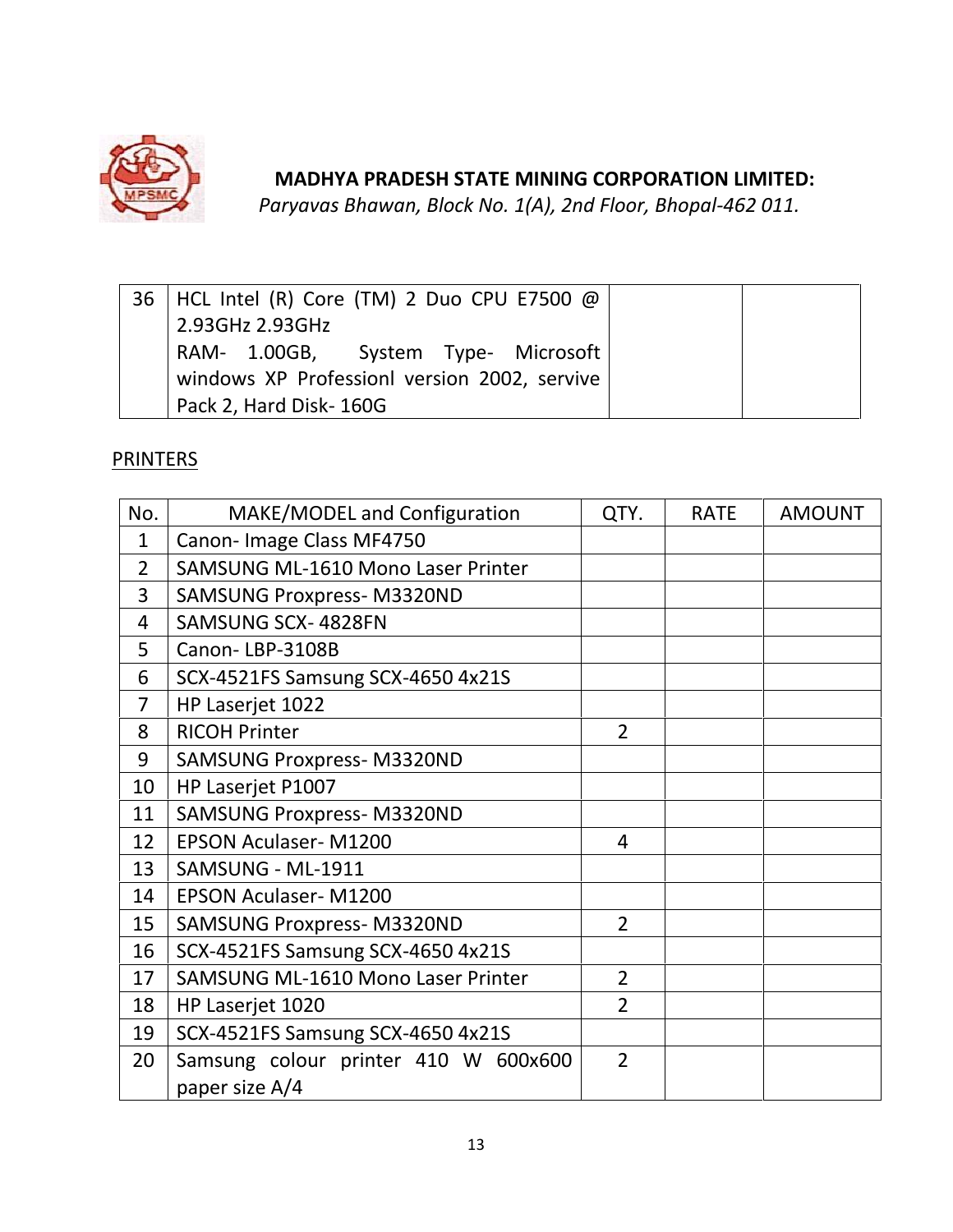

*Paryavas Bhawan, Block No. 1(A), 2nd Floor, Bhopal-462 011.*

### Laptop:-

| No. | MAKE/MODEL and Configuration             | QTY. | <b>RATE</b> | <b>AMOUNT</b> |
|-----|------------------------------------------|------|-------------|---------------|
|     | Lenovo i7 Notebook computer              |      |             |               |
|     | Lenovo i7 Notebook computer i7 core/4 GB |      |             |               |
|     | RAM 1500 HDD/DVD/14" LED                 |      |             |               |

## Note :

- 1. All the computers and peripherals are in working condition, connected with LAN using Windows XP/Windows 7, equipped with CD Drive/DVD Drive, Mouse, Keyboard and other basic peripherals. AMC charges will be inclusive of all taxes, Service Tax and levies for a period of one year. Only Print head is exempted from the AMC.
- 2. The Corporation may add or withdraw any item any time from the AMC and the amount of the item may be added or deducted from remaining period of the AMC accordingly. Therefore, the Offerers are requested to please mention the rates for each item in rate column.
- 3. The actual configurations and make/model of the Computers/printers may vary from the above, so offerer may inspect the items to be covered under AMC during office hours.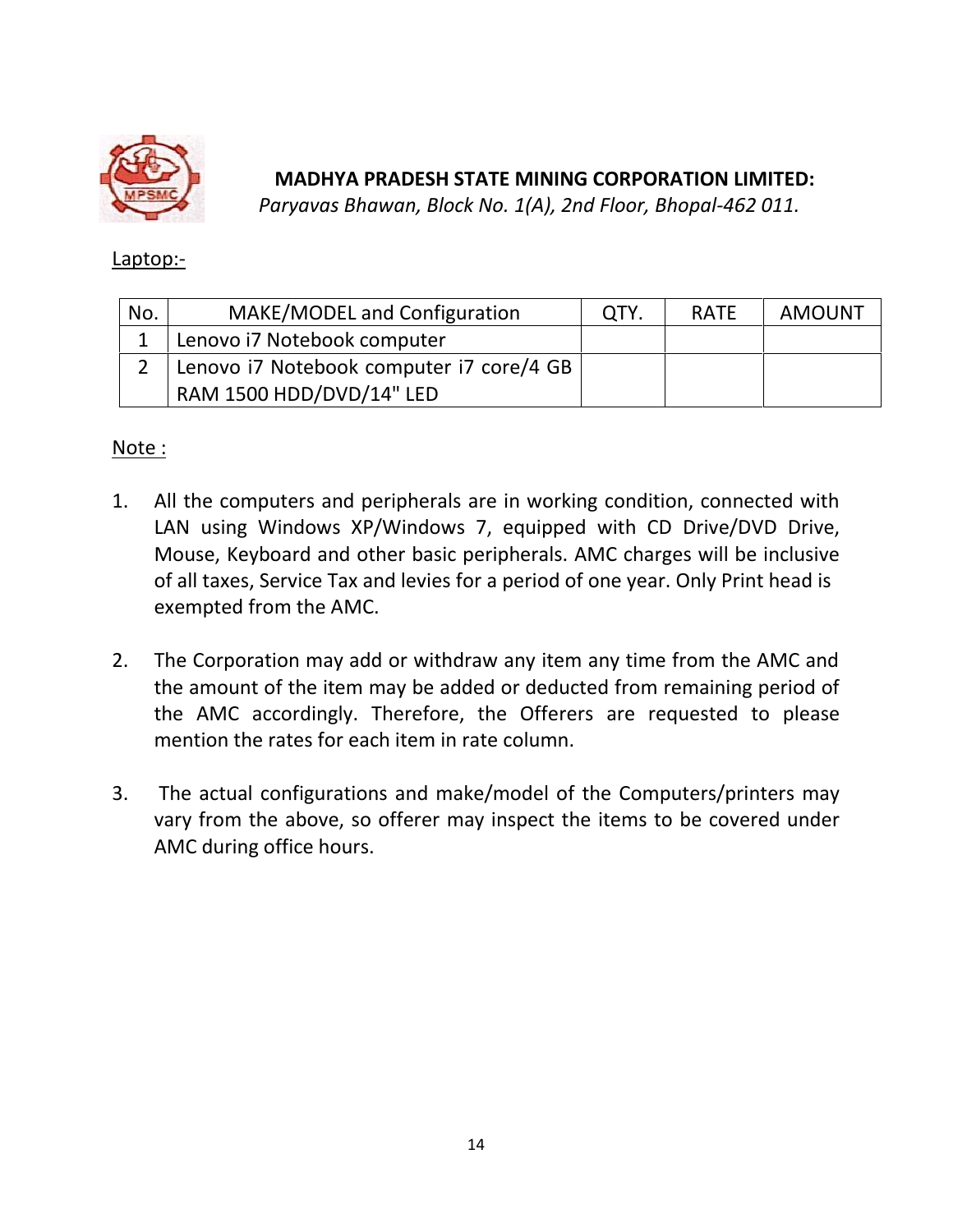

*Paryavas Bhawan, Block No. 1(A), 2nd Floor, Bhopal-462 011.*

# **FORMAT FOR SUBMISSION OF COMPANY PROFILE**

ANNEXURE-II

| Name of the Company        |  |
|----------------------------|--|
| Address                    |  |
| <b>Contact Person</b>      |  |
| Phone & Fax No.            |  |
| Email address              |  |
| Sales Tax No.(s)           |  |
| Service Tax Reg.No.        |  |
| Name of partner(s), if any |  |

Signature of the Offerer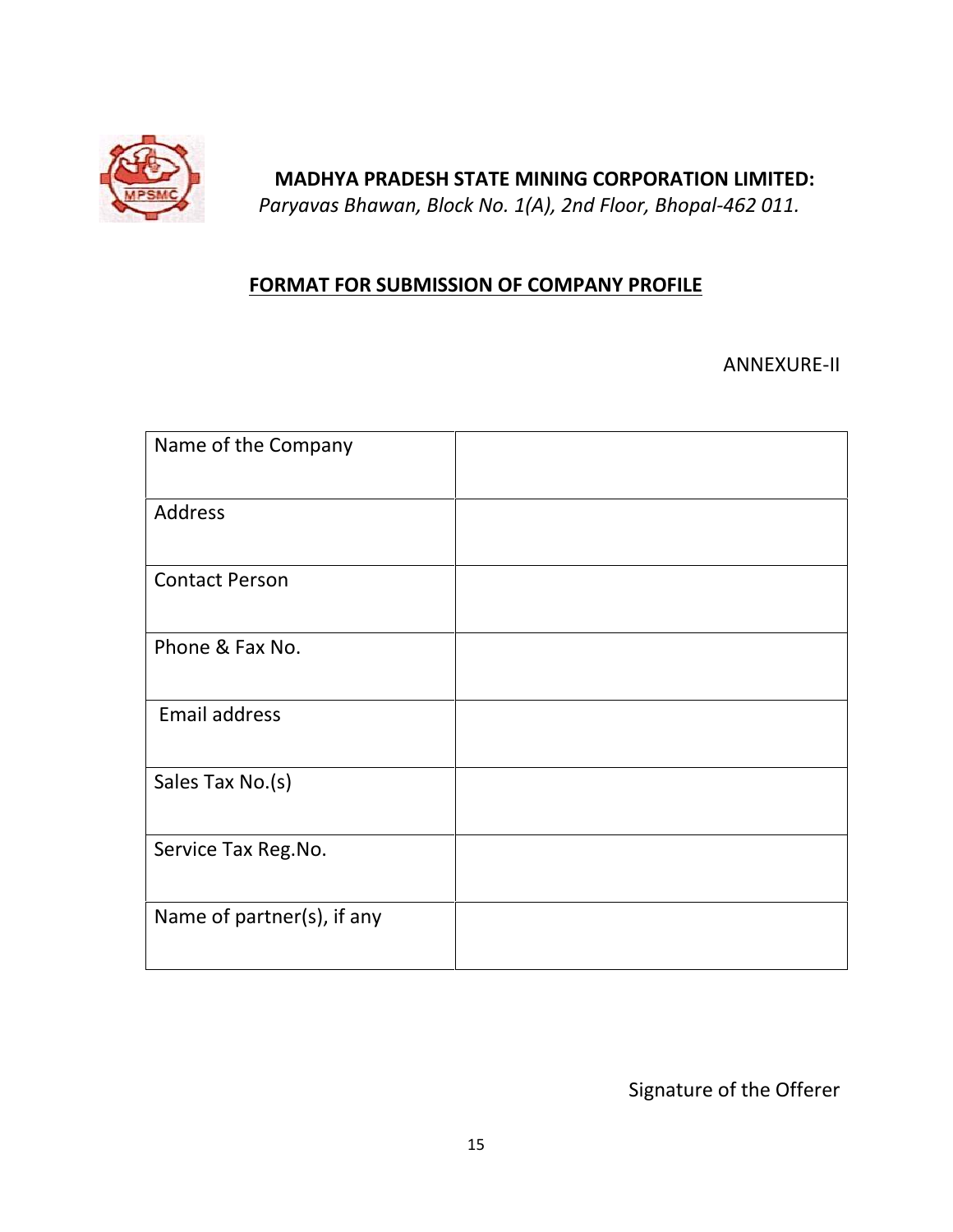

*Paryavas Bhawan, Block No. 1(A), 2nd Floor, Bhopal-462 011.*

### ANNEXURE-III

### **AGREEMENT**

This agreement made at Bhopal this ............ day of .............between Madhya Pradesh State Mining Corporation, Paryavas Bhawan, Block No. 1(A), 2nd Floor, Bhopal, M.P. hereinafter referred to as the 'Corporation' which expression shall unless repugnant to the context or meaning thereof includes its successors and assigns on the one part.

AND

|             | referred to as the Contractor whose expression unless repugnant to the context  |  |
|-------------|---------------------------------------------------------------------------------|--|
|             | and meaning thereof includes its assigns, successors and administrations on the |  |
| other part. |                                                                                 |  |

WHEREAS the Corporation invited Tender for Annual Maintenance Contract of Computers and Peripherals on the terms and conditions envisaged in the terms schedule issued with the Rate Contract Offer Document and purchased by the Contractor.

AND WHEREAS the Contractor has accepted each and every term and condition contained in the AMC Tender Document, while submitting his offer.

AND WHEREAS the Corporation accepted the offer submitted by the Contractor vide its letter of acceptance no. ..............dated ..................... in consideration of the premises and the mutual premises and undertakings hereinafter specified and for other good and valuable consideration this agreement witness and is hereby agreed on the conditions of the Tender. The following documents shall form and be constructed a part of the Agreement Deed:-